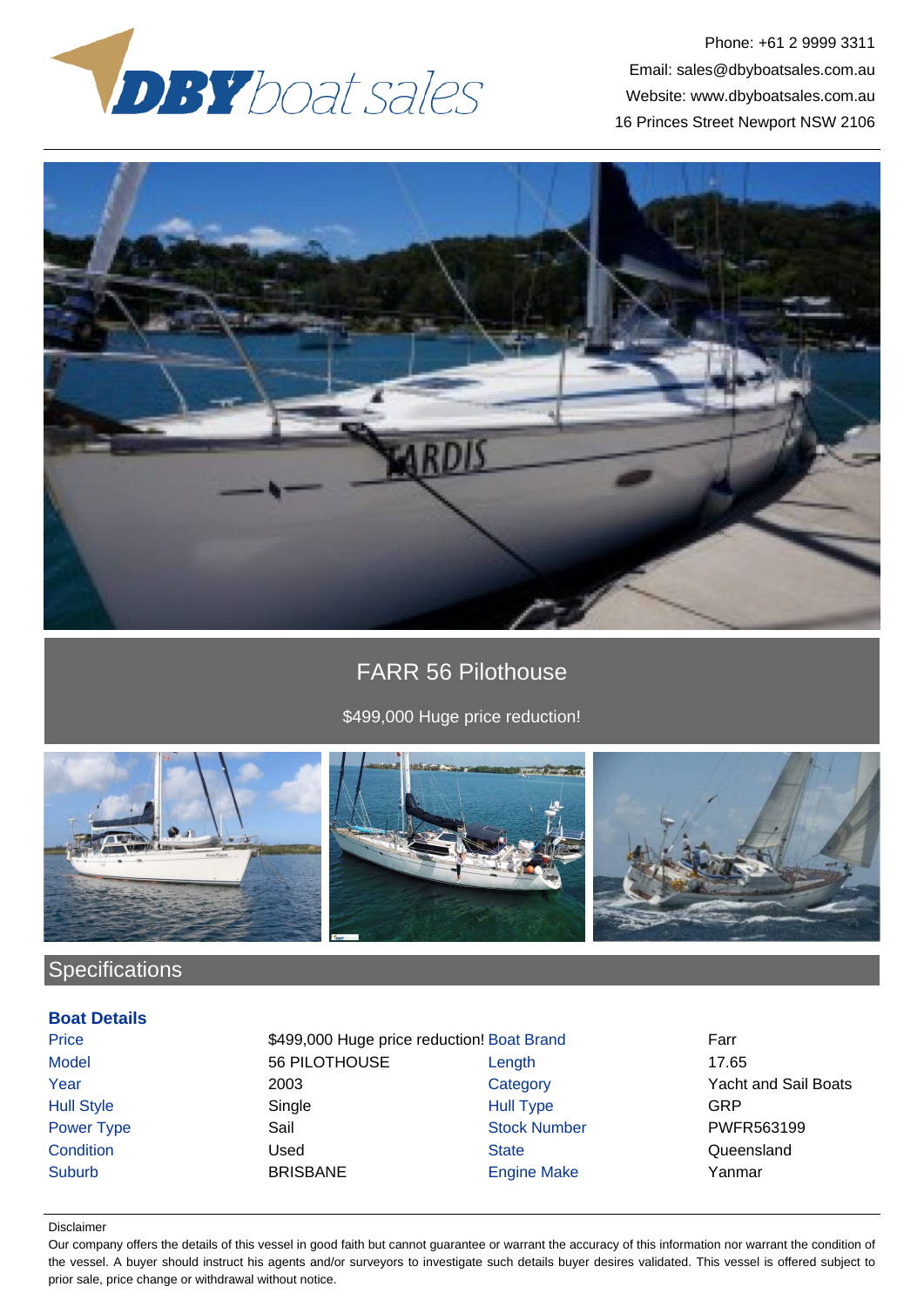

#### **Description**

2003 Farr 56 now for sale exclusively with DBY Boat Sales.

We have the pleasure of listingFarrflyer, a very special and sought after 2003 Farr 56 pilothouse.

She is a proven bluewater cruising yacht with great performance and stability.

She is currently lying in Brisbane after an amazing and well documented circumnavigation.

Farrflyeris a limited-edition centre cockpit, cutter rigged sloop. This Farr design is very different and cannot be compared to the many mass-produced production boats available today that are built to a price.Farrflyerhad no expense spared on her in all aspects of equipment and design.

She was custom built to order in Sweden in 2003.

Farrflyeris an Australian registered vessel, fully imported and is for sale at a fraction of her original cost.

This is an opportunity to own a beautiful, rare and fast cruising yacht that is turnkey ready to take you anywhere in the world in luxury.

She has proven herself in all conditions. Constructed of single skin solid laminate in the central regions below the waterline for strength and her topsides are in a Divinycell core sandwich for rigidity and light weight.

Farrflyeris equipped to the highest standard and set up for speed, safety, comfort and luxury. Electric winches for hoisting and furling sails coupled with a powerful autopilot ensures she is able to be sailed easily double-handed or even an experienced lone yachtsman.

With a length of nearly 58feet her relatively light displacement, moderate depth wing keel and Farr's legendary ability to design fast, sea kindly yachts.

So, whether you are a couple or a familyFarrflyerhas the ability to take you and your family wherever your dreams of sea voyaging might lead.

| <b>Features</b>                   |                                             |
|-----------------------------------|---------------------------------------------|
| <b>Designer</b>                   | <b>Bruce Farr</b>                           |
| <b>Builder</b>                    | <b>BSI Farr Sweden</b>                      |
| Water (Potable) Capacity (I)      | 850                                         |
| <b>Hull Construction Material</b> | GRP waterline down, composite waterline up. |
| <b>Hull Type</b>                  | Mono                                        |
| <b>Deck Construction Material</b> | Divinycell                                  |
| <b>Country Origin</b>             | Sweden                                      |
| Length (feet)                     | 57.9                                        |
| Length $(m)$                      | 18                                          |

Disclaimer

Our company offers the details of this vessel in good faith but cannot guarantee or warrant the accuracy of this information nor warrant the condition of the vessel. A buyer should instruct his agents and/or surveyors to investigate such details buyer desires validated. This vessel is offered subject to prior sale, price change or withdrawal without notice.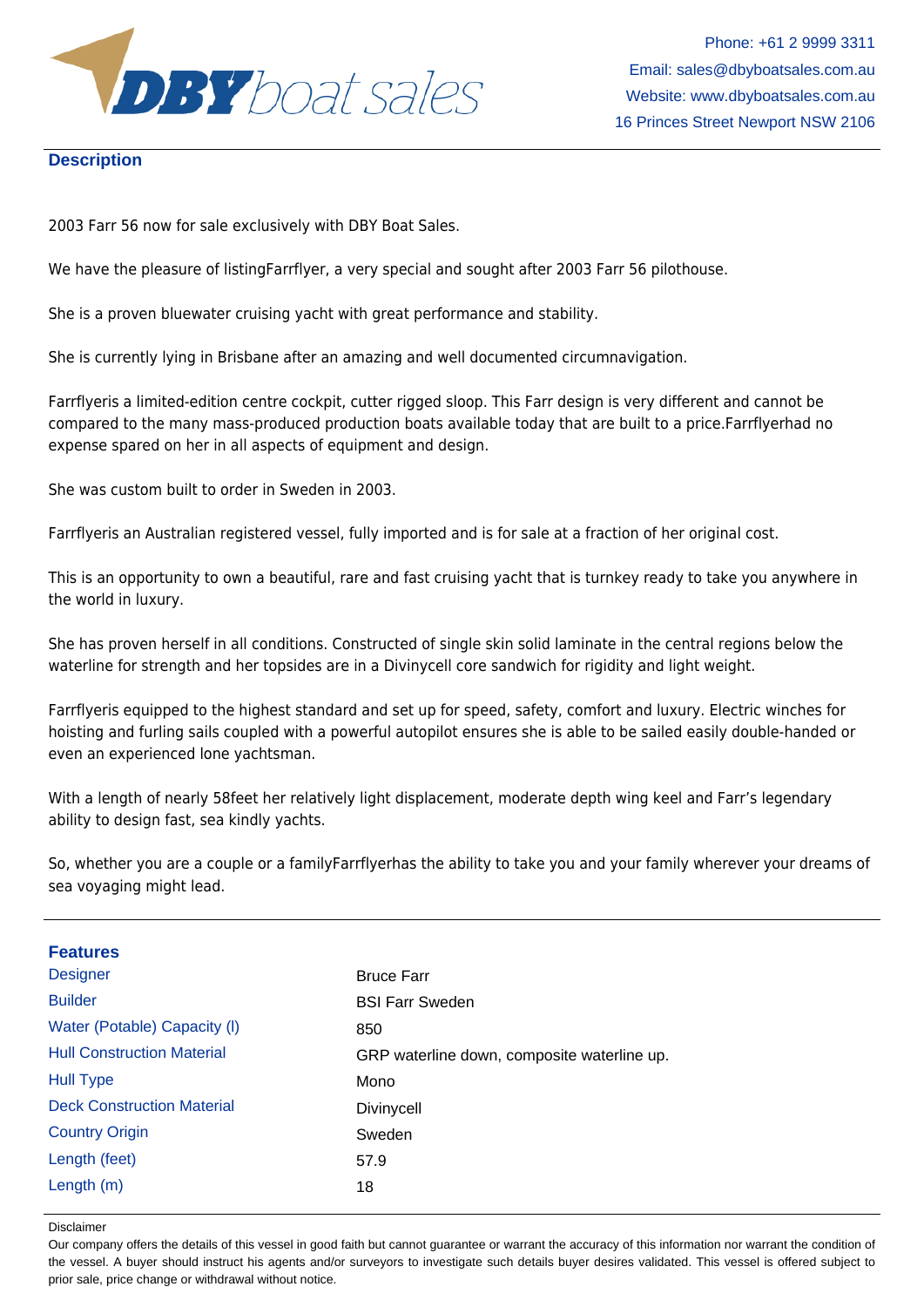

| Length Waterline (m)                      | 15.3                                                                         |
|-------------------------------------------|------------------------------------------------------------------------------|
| Beam/Width (feet)                         | 18.7                                                                         |
| Beam/Width (m)                            | 5.06                                                                         |
| Draft (m)                                 | 2.5                                                                          |
| Draft (feet)                              | 8.3                                                                          |
| <b>Keel/Ballast</b>                       | 9 ton                                                                        |
| Dry Weight (kgs)                          | 20000                                                                        |
| <b>Number of Helms</b>                    | 1                                                                            |
| Colour                                    | White                                                                        |
| <b>Number Of Engines</b>                  | 1                                                                            |
| <b>Engine Standard</b>                    | Yanmar                                                                       |
| <b>Stroke</b>                             | 4                                                                            |
| <b>Engine Hours</b>                       | 7900                                                                         |
| Horse Power (hp)                          | 160                                                                          |
| <b>Engine Room</b>                        | Full access all round                                                        |
| Generator                                 | Yes                                                                          |
| <b>Number of Batteries</b>                | 9                                                                            |
| <b>Fuel Type</b>                          | <b>Diesel</b>                                                                |
| <b>Number of Fuel Tanks</b>               | $\overline{2}$                                                               |
| Fuel Tank Capacity (L)                    | 1280                                                                         |
| Propeller                                 | Max Prop                                                                     |
| <b>Steering System</b>                    | Direct Witlock Mamba.                                                        |
|                                           | 2021 - Steering pedestal.                                                    |
| <b>Bow Thruster</b>                       | Lewmar                                                                       |
| <b>Accomodation Notes</b>                 | 1 double suite aft, 1 x twin cabin port, 2 x double cabins stbrd, 1 x single |
|                                           | berth forward.                                                               |
| <b>Number of Berths</b>                   | $9 +$ saloon                                                                 |
| <b>Number of Showers</b>                  | 4 x hot and cold including deck shower                                       |
| <b>Number of Toilets</b>                  | 2                                                                            |
| <b>Toilet Type</b>                        | 1 x Electric, 1 x Manual                                                     |
| Number of TVs                             | 1 Toshiba flat screen                                                        |
| Holding Tank (L)                          | 2 x stainless steel                                                          |
| <b>Galley Notes</b>                       | Microwave. Pressurised water system.                                         |
| <b>Stove</b>                              | Force 10                                                                     |
| Refrigeration                             | 1 electric                                                                   |
| <b>Number of Freezers</b>                 | 2                                                                            |
| <b>Number of Sinks</b>                    | 3                                                                            |
| <b>Entertainment and Appliances Notes</b> | 2 flat screen TV. DVD Player, USB hard drive.                                |
| Anchor / Winch                            | 2021 - 24v Lewmar anchor winch/ gear box.                                    |
|                                           | 2 x Lewmar Windlass, 5 x anchors                                             |

Disclaimer

Our company offers the details of this vessel in good faith but cannot guarantee or warrant the accuracy of this information nor warrant the condition of the vessel. A buyer should instruct his agents and/or surveyors to investigate such details buyer desires validated. This vessel is offered subject to prior sale, price change or withdrawal without notice.